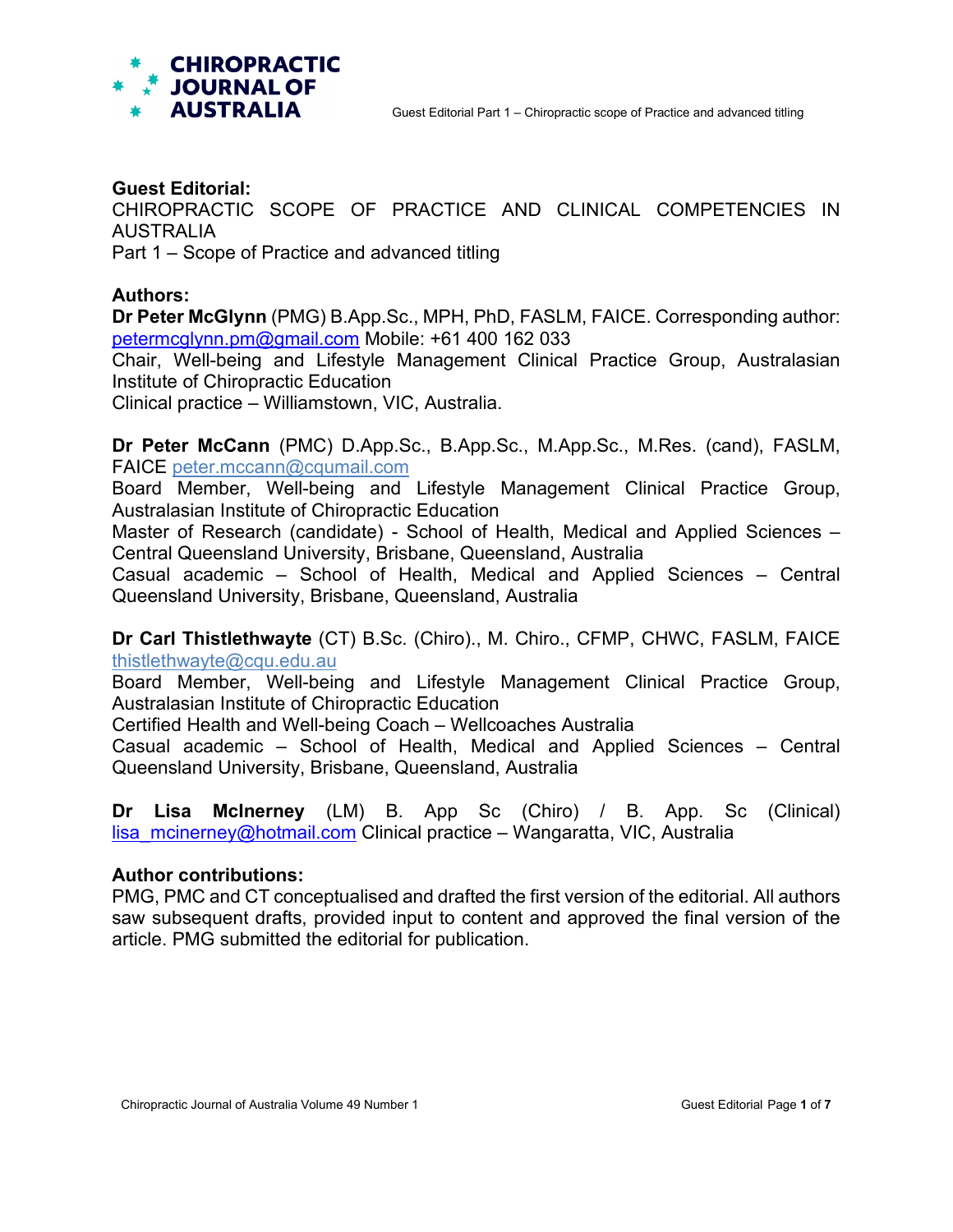

This is the first of a three-part editorial series on the scope of practice (SOP) for general chiropractors in Australia as determined by undergraduate education and the development of extended scopes of practice for advanced chiropractors based on the accreditation of post-graduate educational pathways, advanced clinical competencies and titling within the Australasian Institute of Chiropractic Education (AICE).(1)

## **Australian burden of disease and a role for chiropractic**

Musculoskeletal (MSK) conditions are the leading cause of years lived with a disability and the fourth leading contributor to the total disease burden in Australia. (2) One in three (6.9 million) Australian adults have MSK conditions including back pain, neck pain, arthritis and osteoporosis. (2) It is estimated that 70%-90% of Australians will experience lower back pain at some point in their lives. (3)

Additionally, chronic and lifestyle-related conditions are a substantial global, national and individual health issue, now responsible for about 70% of deaths worldwide. (4, 5) Many chronic conditions – the most common including cardiovascular disease, respiratory conditions, cancer, musculoskeletal conditions, diabetes and mental health conditionsshare common risk factors that are largely preventable or treatable. (5) Our healthcare system is rapidly becoming unsustainable under the strain of the chronic and lifestylerelated disease epidemic.

Chiropractors are well-placed to provide health promotion and clinical preventive services by assessing common lifestyle determinants of health to prevent, manage and reverse the risk factors for MSK conditions and comorbid chronic diseases, which are known to add years of healthy life. (6, 7)

# **Australian chiropractic: utilisation rates, reasons for seeking care and care provided**

A scoping review on the utilisation of chiropractic services in Australia, Canada and The United States (US) reported that musculoskeletal conditions, specifically those of the back and neck regions, were the main reasons for clients of all ages to consult chiropractors. Only 3.1% of the populations surveyed sought chiropractic care for visceral/nonmusculoskeletal conditions. (8) The median 12-month use of chiropractic services across the three countries was 9.1% and lifetime utilisation was 22.2%. In Australia, the median 12-month use of chiropractic services decreased from 18.0% in 2001 to 14.5% in 2013. (8)

The ACORN workforce survey of Australian Chiropractic reported that Australian chiropractors managed an estimated 21.3 million patient visits per year (2017) and had referral relationships with a range of primary, allied health and complementary medicine providers, thus playing a significant role in healthcare provision in Australia.(9)

The proportion of Australian chiropractors who reported managing the following clinical conditions on an 'often' basis include low back pain (94.7%), neck pain (93.6%), and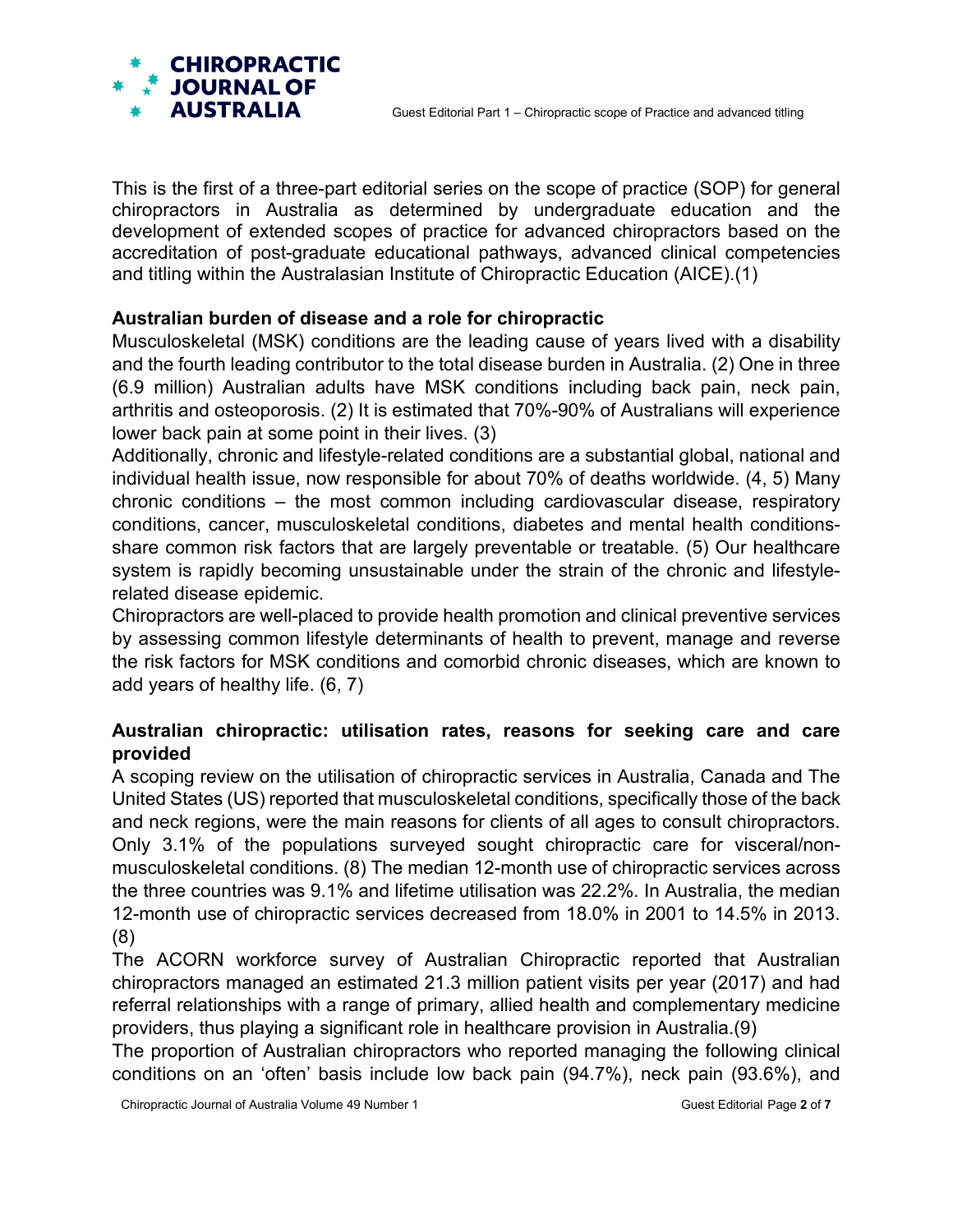

headache disorders (87.2%). In terms of patient subgroups, 73.5% of chiropractors 'often' treat older people (≥65 years), 53.2% 'often' treat children (4–18 years) and 49.5% 'often' treat athletes or sports people. (9) The most commonly employed techniques by chiropractors are: high velocity, low amplitude adjustment/ manipulation/mobilisation (82.2%); extremity manipulation (58.8%); drop-piece techniques/Thomson (53.7%); and instrument adjusting (52.3%). Other interventions used 'often' include soft tissue therapy, trigger point therapy, massage therapy and/or stretching (66.1%), specific exercise therapy/rehabilitation/injury taping (49.3%) and heat/cryotherapy (16.6%). (9)

In addition to musculoskeletal management, chiropractors in Australia regularly discuss a range of lifestyle factors related to their clients' clinical presentations and comorbid chronic diseases, including physical activity (84.9%), diet and nutrition (50.5%), occupational health and safety (40.9%), smoking/drugs/alcohol (24.8%), pain management (24.6%) and medications (23.1%). (9) Despite this, chiropractors and other health providers often lack a systematic and evidence-informed approach using validated tools and predetermined outcome measures to assess lifestyle-related health determinants and risk factors for comorbid chronic diseases. A study from the US reported that health providers delivered guideline-recommended preventive services to fewer than 40% of at-risk clients. (10)

#### **General scope of chiropractic practice based on undergraduate education**

Scope of practice is not defined under Australian law, but it is expected that all registered health professionals embrace a SOP underpinned by tertiary qualifications and any additional training they may have, with the expectation that they maintain competencies. The core competencies of general chiropractors are prescribed by the Council on Chiropractic Education Australasia (CCEA) which determine the standard chiropractic SOP. (11) Upon successful completion of a CCEA-accredited program, graduates are eligible for chiropractic registration by the Australian Health Practitioner Regulation Agency (AHPRA) in accordance with a code of conduct regulated by the Chiropractic Board of Australia (CBA). (12, 13) Registered chiropractors in Australia have primary contact rights and responsibilities accredited by the Australian Government Department of Health.

#### *Undergraduate chiropractic programs*

To attain AHPRA registration in Australia, chiropractors complete 5 years of undergraduate tertiary education. There are currently four CCEA-accredited universitybased chiropractic programs in Australia: Central Queensland University (14), MacQuarie University(15), Murdoch University (16) and RMIT University (17). A fifth chiropractic program based at a private college (Australian College of Chiropractic) has applied for CCEA accreditation and is currently undergoing a 4-year staged accreditation process. (18) Additionally, CCEA accreditation extends to two university-based chiropractic programs overseas, namely Hanseo University - South Korea (19), International Medical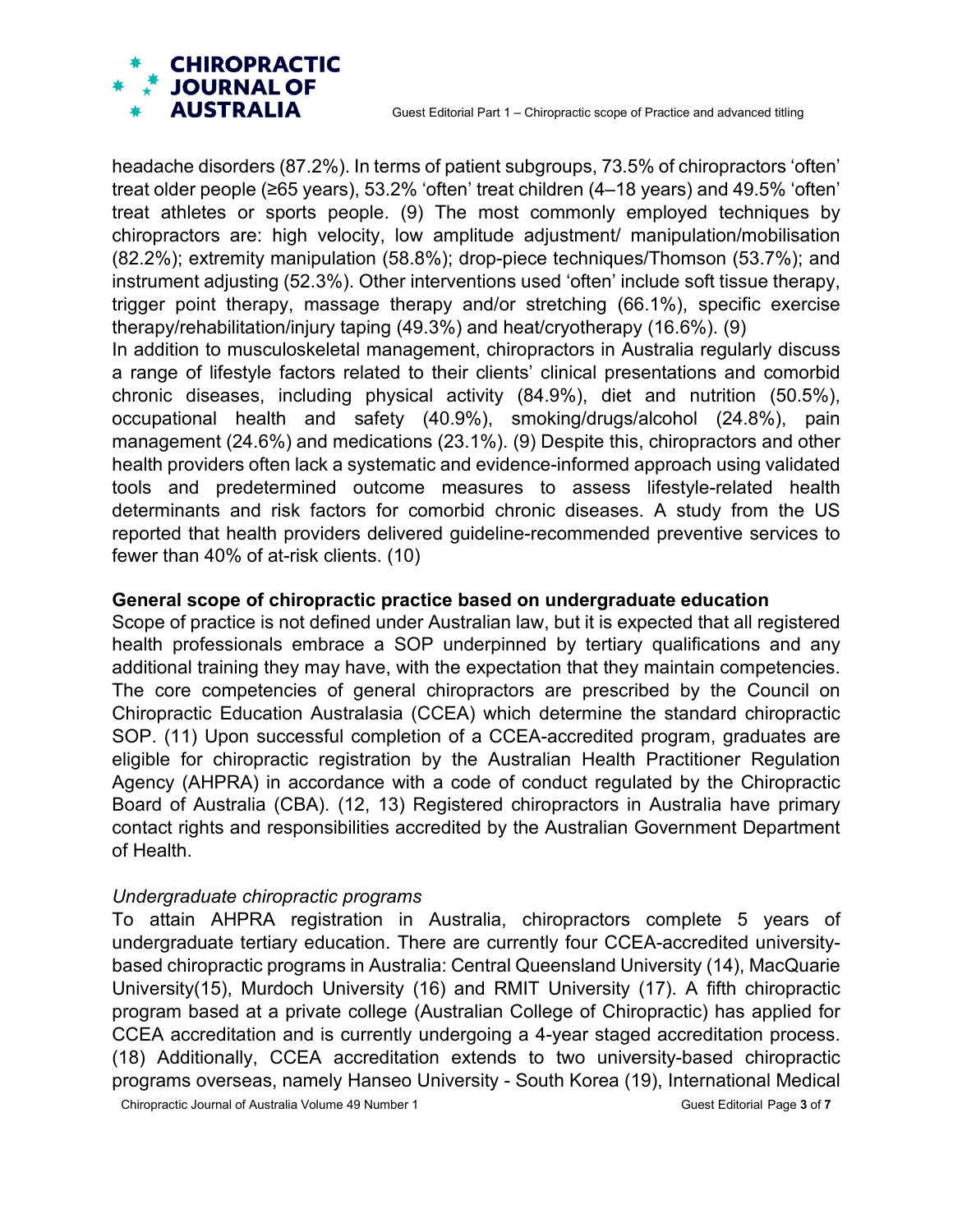

University – Malaysia (20) and two private colleges, the New Zealand College of Chiropractic (21) and the Tokyo College of Chiropractic – Japan (22).

# *Management of neuromusculoskeletal (nMSK) presentations and key determinants of health*

Chiropractors graduate as primary healthcare providers with the knowledge, skills and clinical competencies "… for the diagnosis, treatment and prevention of mechanical disorders of the musculoskeletal system, and the effects of these disorders on the function of the nervous system and general health". (23) Interdisciplinary assessment, care planning and multimodal management add essential knowledge, skills, diagnostic and clinical measures for improved health outcomes. (11)

Additionally, chiropractors demonstrate the competency to identify other key determinants of health and to advise clients on nutrition, physical activity, psychosocial and other lifestyle factors that relate to nMSK management. (7, 11, 24)

Radiographic imaging is an integral part of a suite of standard diagnostic procedures used by chiropractors, based upon undergraduate training. Chiropractors must comply with the provisions of the code of practice for radiation protection and the *Application of ionizing radiation by chiropractors* (2009). (11)

# **An extended scope of practice based upon post-graduate education and advanced titling**

In addition to the core competencies of general chiropractors, an extended scope of practice for advanced chiropractors now exists based on accredited post-graduate educational pathways, further training and mentoring within the Australasian Institute of Chiropractic Education (AICE). (25, 26) The AICE was established in 2019 to provide a systematic framework within which chiropractors may be recognised for their advanced clinical competencies in special interest areas known as clinical practice groups (CPG's). (25) Currently, recognition and additional titling for advanced competencies exists for CPG's in Neurorehabilitation, Paediatrics, Pain Management, Sports & Exercise and Well-being & Lifestyle Management (WLM). More CPG's are planned.

## **Well-being and Lifestyle Management (WLM) CPG**

The WLM CPG has evolved from the former Nutrition Clinical Interest Group (NCIG) of the Australian Chiropractors Association (ACA). Acknowledging the impact diet and nutrition have upon health outcomes, the WLM CPG assists to facilitate clinical translation of evidence for multiple lifestyle determinants of health into effective behaviour change strategies that may integrate into existing chiropractic practice.

Chiropractic Journal of Australia Volume 49 Number 1 Guest Editorial Page 4 of 7 *Well-being* in simple terms, can be described as *"judging life positively and feeling good"*. (27) This broad definition encompasses an individual's own experience of their life, and a comparison of their life circumstances with social norms and values. (28) Well-being is akin to a sense of life satisfaction, incorporating a sense of physical well-being with aspects of psycho-emotional, social and economic well-being as well as personal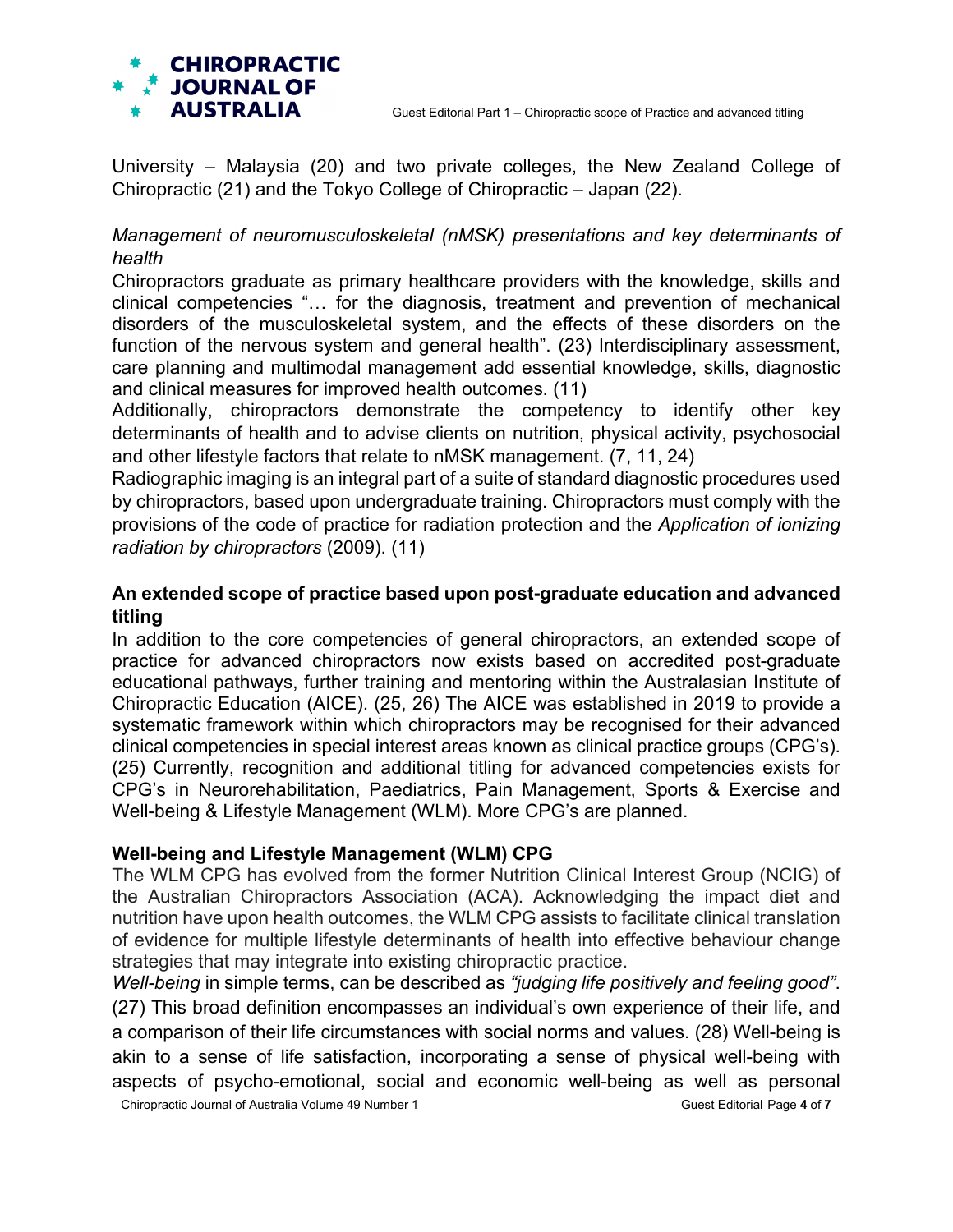

development, fulfilling work and engaging activities. (29) We opted to use the term "wellbeing" as a distinction from "wellness", often used in popular and social media without evidence-informed sources or robust literature support.

*Lifestyle Management* is an important facet of primary healthcare and is a key feature of the rapidly emerging global health movement of *Lifestyle Medicine* which "..provides an interdisciplinary, whole-system approach to the prevention, treatment and reversal of chronic and lifestyle-related diseases through the modification of the behavioural, social and environmental drivers."(30) Lifestyle Medicine refers to an approach, rather than a reference to pharmaceuticals, in the same context as "Food as Medicine" or "Exercise as Medicine".

The use of the term "specialist" and the protection of the term "Medicine, precludes their use by non-medical health providers, including chiropractors, as a formal post-nominal titles in Australia " in accordance with AHPRA regulations. (31) To accommodate this, the WLM Board determined that the AICE CPG would be named Well-being and Lifestyle Management, which serves as both an appropriate descriptor of the WLM chiropractor's extended scope of practice and enables use of the abbreviated title of "WLM Chiropractor". Approval for this name was granted by both ACA and AICE boards in December 2020. Titling within the WLM CPG is the first known credentialing of lifestyle management by a single healthcare profession in Australia.

## **Clinical implications of an extended scope of practice for WLM chiropractors**

Chiropractic management of nMSK presentations proceeds according to the general practice techniques preferred by the individual chiropractor. Evidence-informed clinical practice guidelines exist for chiropractic management of chronic MSK pain. (24)

The advanced WLM chiropractor co-designs individualised health plans to positively influence the lifestyle determinants associated with their clients' nMSK presentations, related co-morbidities and chronic diseases. Lifestyle management strategies include the application of evidence-informed knowledge, skills and validated tools for the systematic assessment of diet and nutrition, exercise and movement, stress, sleep hygiene, tobacco cessation, alcohol consumption, risky behaviours and the promotion of positive psychology and social connectedness. (32)

Readiness for sustainable lifestyle behaviour change is assessed and strategies developed in a shared care and personal responsibility environment with the clients, their families, other health professionals and social support groups to maintain ethical standards and safety whilst building the client's self-efficacy. (32) Clinical practice guidelines for the role of chiropractic care in providing health promotion and clinical preventive services exist for adults with MSK pain. (7)

The WLM CPG within the AICE has developed a framework to outline the advanced competencies necessary for credentialing as a chiropractor with Well-being and Lifestyle Management skills. (21) This framework will be outlined in a subsequent manuscript submitted to this journal – "Part 2 – A Competency Framework for Well-being and Lifestyle Management."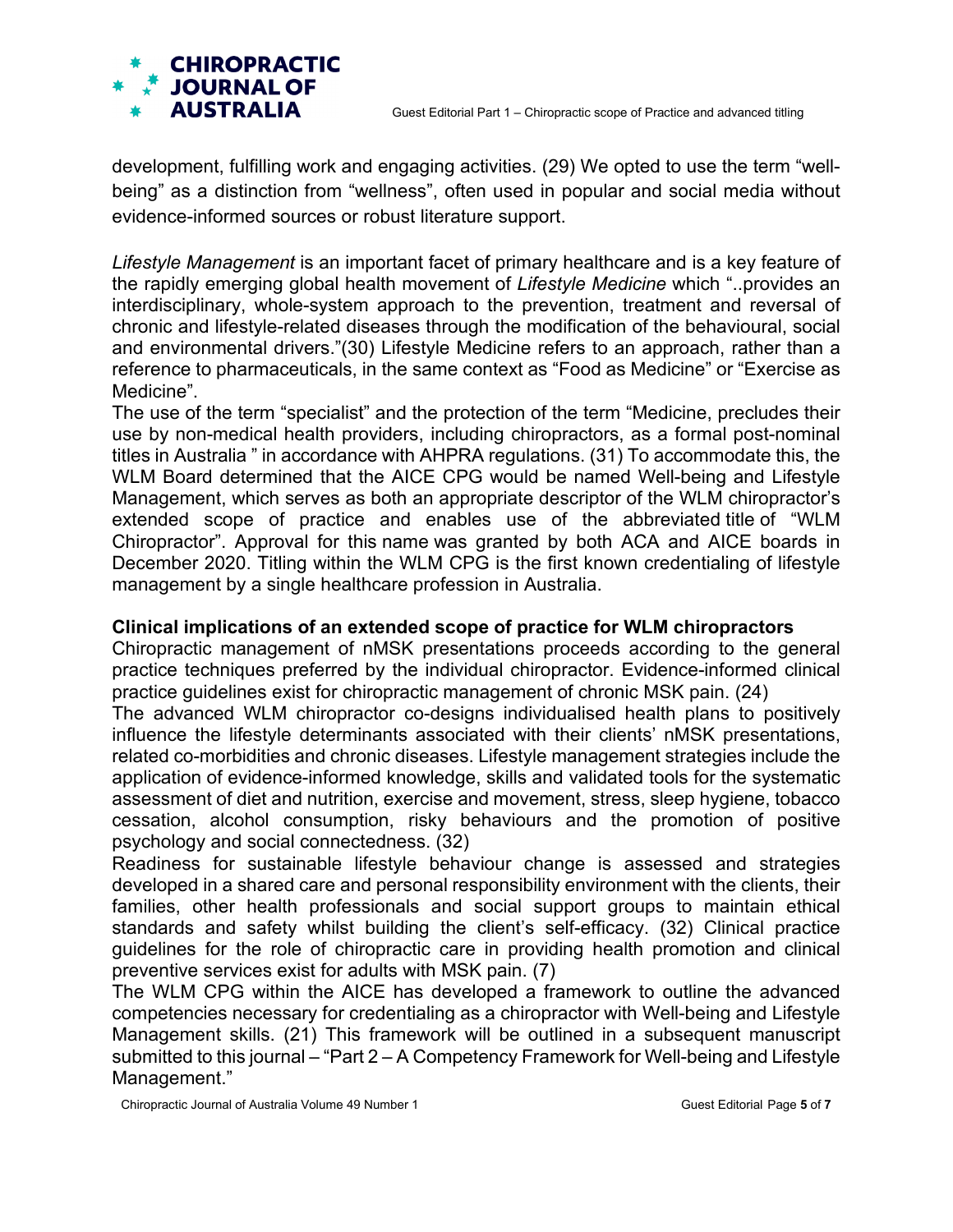

### **References**

1. Jacobs D. Introducing AICE- Australasian Institute of Chiropractic Education. The Australian Chiropractor. 2018:20-3.

2. Australian Institute of Health and Welfare. Australia's Health 2018. Online: AIHW; 2018.

3. Australian Institute of Health and Welfare. Back Problems. Online: AIHW; 2020.

4. Australasian Society of Lifestyle Medicine. Lifestyle Medicine - The Evidence Online: ASLM; 2022 [Available from: [https://www.lifestylemedicine.org.au/lifestyle](https://www.lifestylemedicine.org.au/lifestyle-medicine/)[medicine/.](https://www.lifestylemedicine.org.au/lifestyle-medicine/)

5. GBD 2019 Risk Factors Collaborators. Global burden of 87 risk factors in 204 countries and territories, 1990–2019: a systematic analysis for the Global Burden of Disease Study 2019. The Lancet 2020;396:1223-49.

6. World Health Organization. Ottowa Charter for Health Promotion. The 1st International Conference on Health Promotion; Ottowa, Canada: WHO; 1986.

7. Hawk C, Amorin-Woods L, Evans MW, Whedon JM, et.al. The Role of Chiropractic Care in Providing Health Promotion and Clinical Preventive Services for Adult Patients with Musculoskeletal Pain: a Clinical Practice Guideline. JACM. 2021;00(00):1-18.

8. Beliveau PJH, Wong JJ, Sutton DA, Simon NB, Bussieres AE, Mior SA, et al. The chiropractic profession: a scoping review of utlization rates, reasons for seeking care, patient profiles, and care provided. Chiropractic and Manual Therapies. 2017;25(35):1- 17.

9. Adams J, Lauche R, Peng W, Steel A, Moore C, Amorin-Woods LG, et al. A workforce survey of Australian chiropractic: the profile and practice features of a nationally representative sample of 2,005 chiropractors. BMC Complementary and Alternative Medicine. 2017;17(14):1-8.

10. Taksler GB, Pfoh ER, Stange KC, Rothberg MB. Association between number of preventive care guidelines and preventive care utilization by patients. Am J Prev Med. 2018;55(1):1-10.

11. Council on Chiropractic Education Australasia. Accreditation standards for Chiropractic programs and Competency Standards for Graduating Chiropractors Online: CCEA; 2021 [Available from: [https://www.ccea.com.au/.](https://www.ccea.com.au/)

12. Chiropractic Board of Australia. Online2021 [Available from: [https://www.chiropracticboard.gov.au/.](https://www.chiropracticboard.gov.au/)

13. Chiropractic Board of Australia. Code of Conduct for Chiropractors, Online: CBA; 2014 [Available from: [https://www.chiropracticboard.gov.au/codes-guidelines/code-of](https://www.chiropracticboard.gov.au/codes-guidelines/code-of-conduct.aspx)[conduct.aspx.](https://www.chiropracticboard.gov.au/codes-guidelines/code-of-conduct.aspx)

14. Central Queensland University. Chiropractic courses Online: CQU; 2022 [Available from: [https://www.cqu.edu.au/courses/chiropractic.](https://www.cqu.edu.au/courses/chiropractic)

15. MacQuarie University. Chiropractic courses Online: MacQuarie University; 2022 [Available from: [https://www.mq.edu.au/study/find-a-course/medicine-and](https://www.mq.edu.au/study/find-a-course/medicine-and-health/chiropractic)[health/chiropractic.](https://www.mq.edu.au/study/find-a-course/medicine-and-health/chiropractic)

16. Murdoch University. Chiropractic courses Online: Murdoch University; 2022 [Available from: [https://www.murdoch.edu.au/course/undergraduate/b1331.](https://www.murdoch.edu.au/course/undergraduate/b1331)

Chiropractic Journal of Australia Volume 49 Number 1 Guest Editorial Page 6 of 7